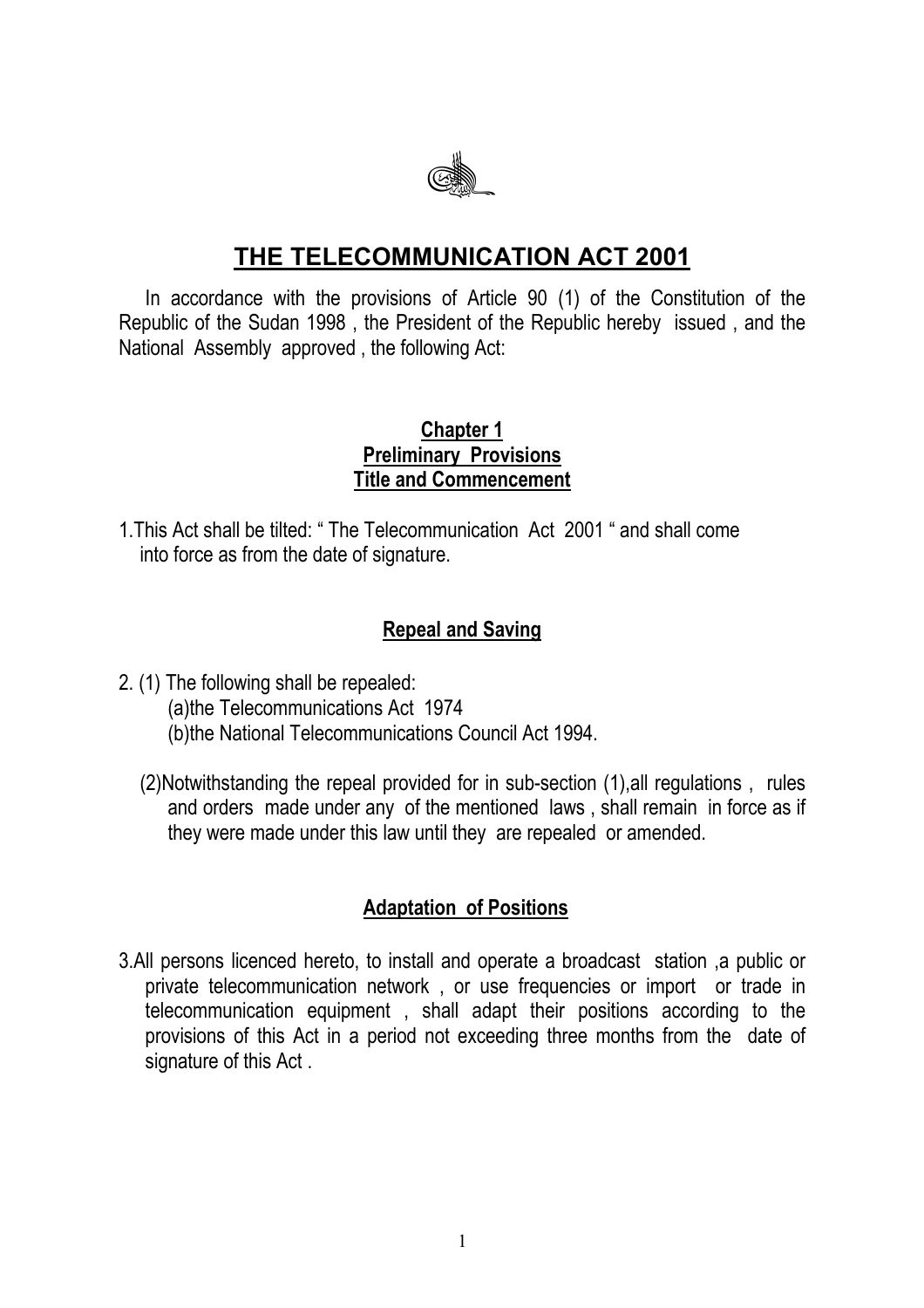#### **Interpretation**

4.In this Act unless the context otherwise requires:

- "Telecommunications" means transmitting , receiving signals, sounds , pictures or data by means of wires or wireless including audio and visual broadcast.
- "Director General " means the Director General of the Corporation appointed under section 14 (1)
- " Licence" means the licence issued by the board for the establishment or operation or management of broadcast station or private or public telecommunication network or for the use of frequencies or manufacture or for import of telecommunication equipment.
- "Private Network" means the telecommunication system that serves the needs of a single person or group of persons .
- "Public Network" means the telecommunication system providing public services to the public .
- "The Board" means the Board of Directors of the Corporation established under section 9.
- "Radio station" means the transmittier or receiver or group of transmitters / recievers and accessories thereto necessary for telecommunications .
- "Broadcasting station " means any equipment used for audio /video broadcasting whether terrestrially , via satellites or by cable.
- "Licencee " means any person who obtains a written licence from the Board .
- " Beneficiary " means the person who uses and benefits from the public telecommunication service
- "The Corporation " means the National Telecommunication Corporation established under section 6.
- "Competent Minister " means the Federal Minister responsible for telecommunications .
- " The Minister " means the Federal Minister of Finance and National Economy.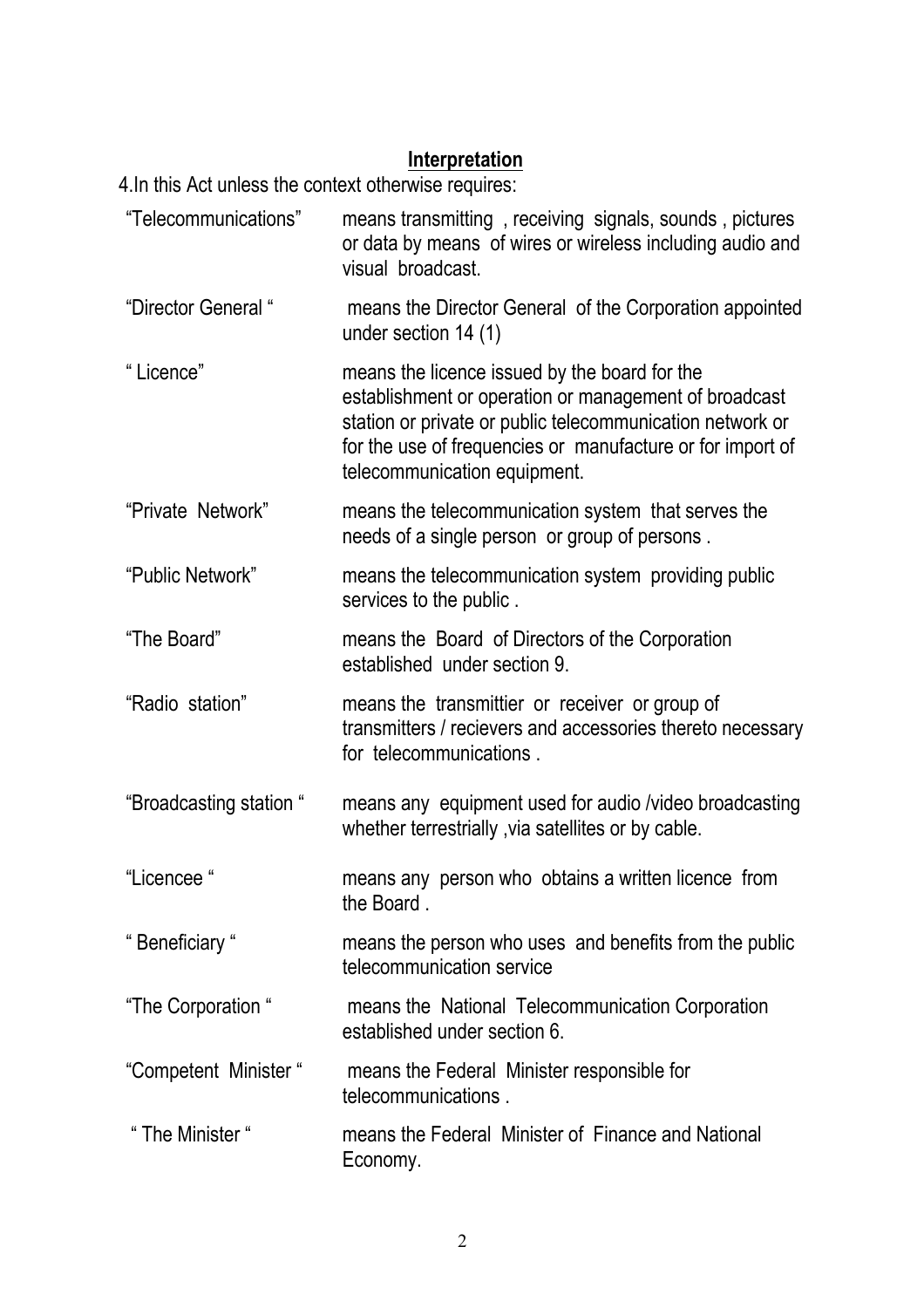### **Prevalence of this Act**

5. The provisions of this Act shall supersede the provisions of any other law in case of contradiction between them to the extent that eliminates such contradiction.

#### **Chapter II The Corporation Establishment , Headquarters and Supervision of the Corporation**

- 6. (1)There shall be established a public corporation to be konwn as " The National Telecommunication Corporation " and shall have corporate personality , and the right to litigate in its own name .
	- (2)The headquarters of the Corporation shall be in the State of Khartoum and it may establish branches thereof in the different States of the Sudan
	- (3)The Corporation shall be responsible, to the Competent Minister ,in executing its duties , fulfilling its functions and exercising its powers in accordance with the basic directions issued by him for the purpose of the development of the information media mission and the of telecommunication systems.
	- (4)The Competent Minister shall determine the directions and guidelines of the general policy of the Corporation according to the policies and plans of the State.

# **Objectives of the Corporation**

7.The Corporation aims to achieve the following objectives ; namely to :

- (a) promote and regulate the telecommunication sector so as to conform to development and globalization .
- (b) provide the appropriate environment favourable to promotion of the telecommunication services and the encouragement of investment in this field.
- (c) ensure and diffuse free and constructive competition and recruit efficient and competent personnel in the field of telecommunications.
- (d) ensure connectivity among the licensed telecommunication public networks.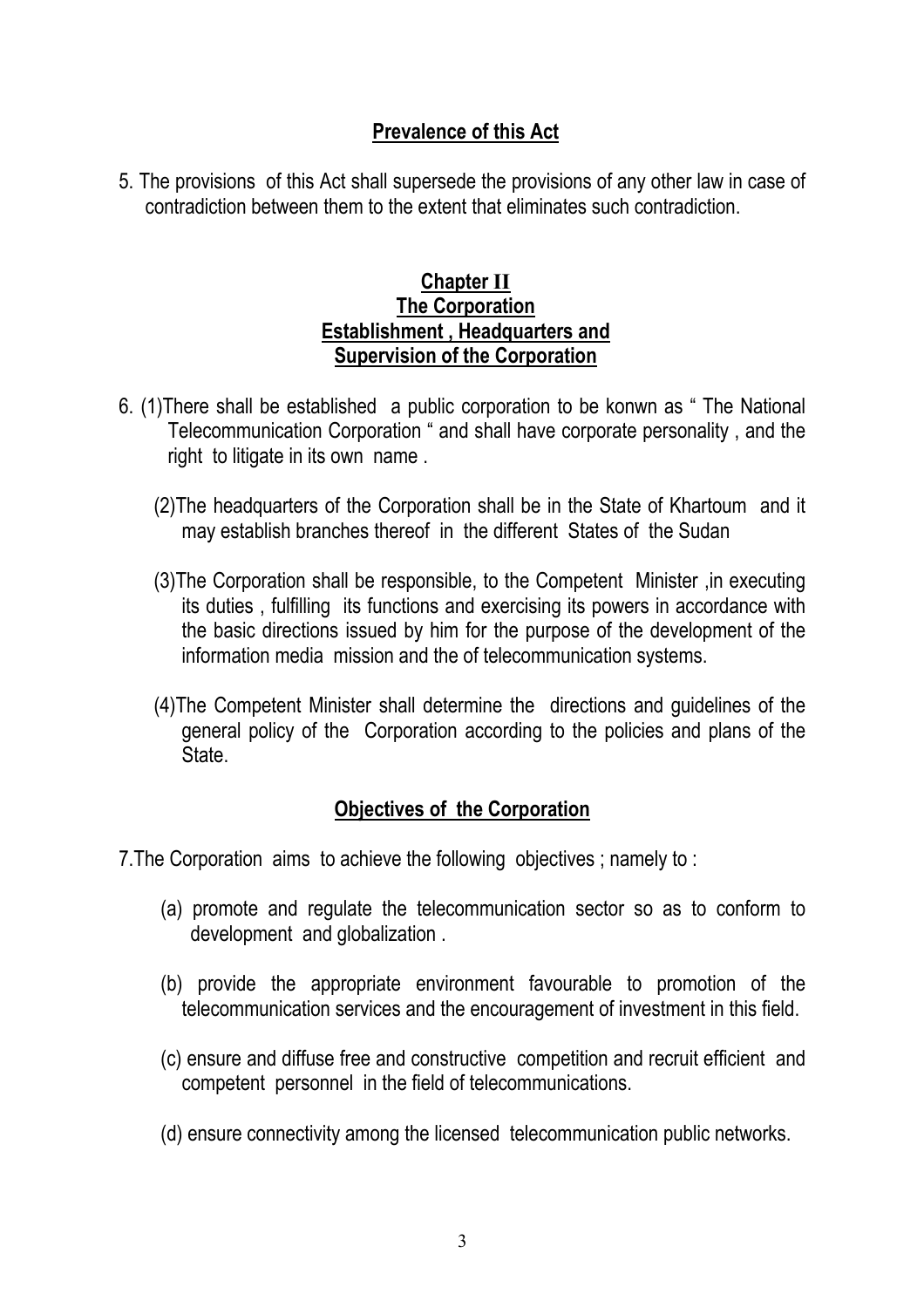#### **Functions and Powers of the Corporation**

8.The Corporation shall have the following functions and powers namely to :

- (a) lay down the plans, policies and regulations for the provision of the telecommunication services and their establishment thereof on the national level taking into consideration the balanced development and the service of the social and national objectives.
- (b) approve the methods and cost of telecommunication services and regulate the tariffs of the services in coordination with entities providing such services and supervise them thereafter.
- (c) License the operation in the different fields of services and activities of telecommunications.
- (d) lay down the bases for the regulation,allocation and licensing the of the frequencies for wireless equipment wireless, systems and broadcasting stations, taking into consideration the security aspects relating thereto .
- (e) coordinate with the competent entities in relation to the assembly, import and manufacture of the different equipment and materials of the telecommunication systems.
- (f) set specifications of the systems , terminals and equipment used in the field of telecommunications and esteblish the necessary measurements and test procedures.
- (g) protect the obligations of the State and requirements thereof in the field of national security ,and defence, emergencies and regional and international policies in co-ordination with the entities providing the telecommunication services.
- (h) own premises and movable assets and sell thereof in the reasonable and nessasry amount for its businesses and dispose thereof in any legal manner.
- (i) employ employees deemed necessary according to the approved budget and according to the public service laws.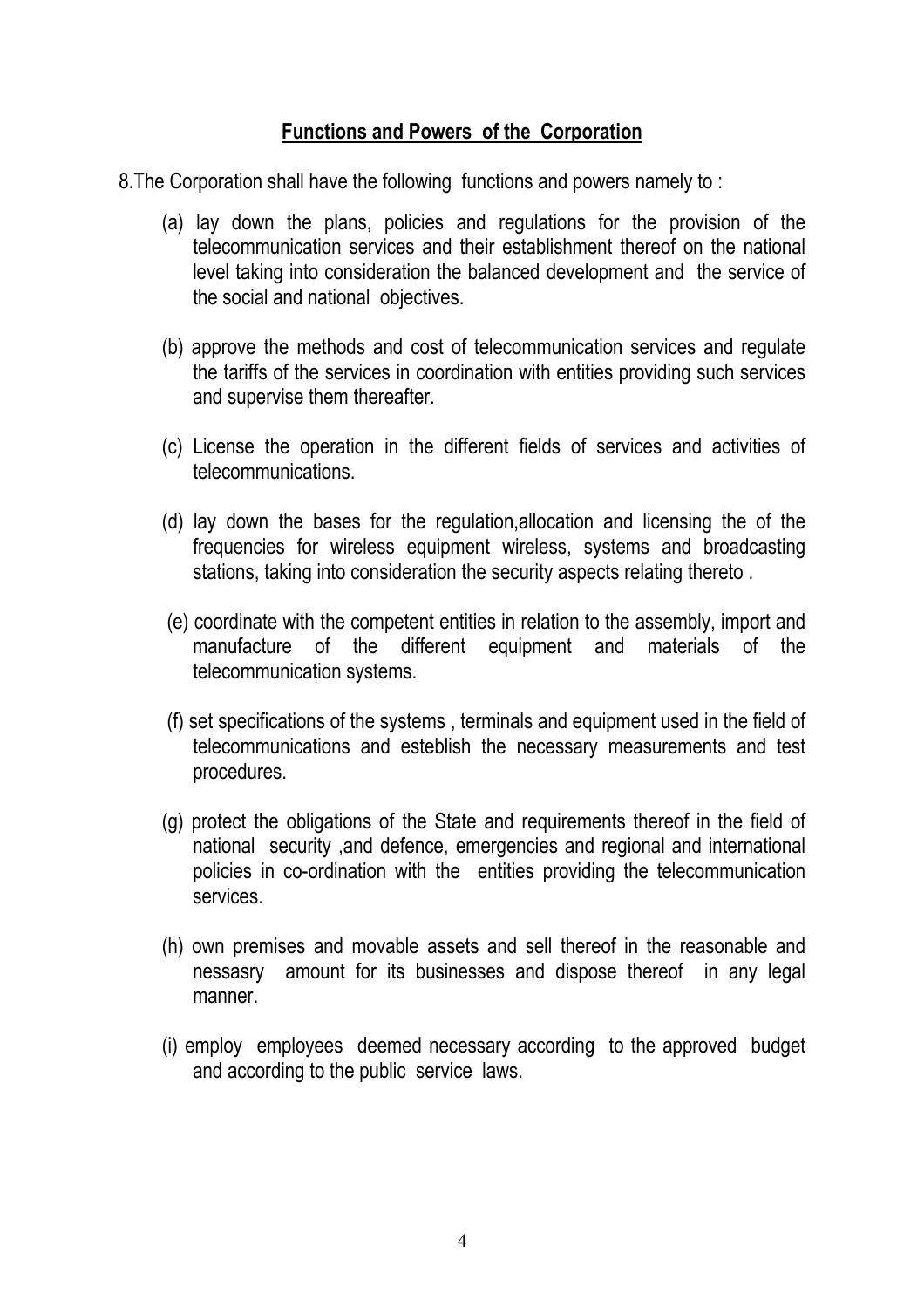#### **Chapter Management of the Corporation Establishment And Constitution of the Board**

- 9. (1) There shall be established a board for the management of the Corporation and to assume its affairs and to exercise on its behalf thereof all the duties and powers entrusted to the Corporation.
	- (2)The Board shall be constituted, by a decision of the Council of Ministers upon a recommendation thereof, by the Competent Minister, as follows:
		- (a)a none full time chairman .
		- (b)the Director General .
		- (c)a number of members representing the competent and concerned entities .
	- (3)No combination of the post of the Chairman and the post of Director General shall take place.

#### **Functions and Powers of the Board**

- 10. (1) The Board shall have the following powers and functions; namely to:
	- (a) lay down the general policy of the Corporation ,supervise, reviews its businesses , strive to achieve its objectives and exercise its powers thereof on sound grounds .
	- (b) manage the Corporation businesses and undertake its tasks and functions.
	- $(c)$  appoint the employees of the Corporation in grade III and above .
	- (d) conclude contracts and agreements on behalf of the Corporation .
	- (e) approve the annual budget of the Corporation and refer to the competent authorities for approval.
	- (f) propose the terms and conditions of the service of the employees to the Competent Minister who shall , after approval of the Minister , refer the same to the Council of Ministers for approval.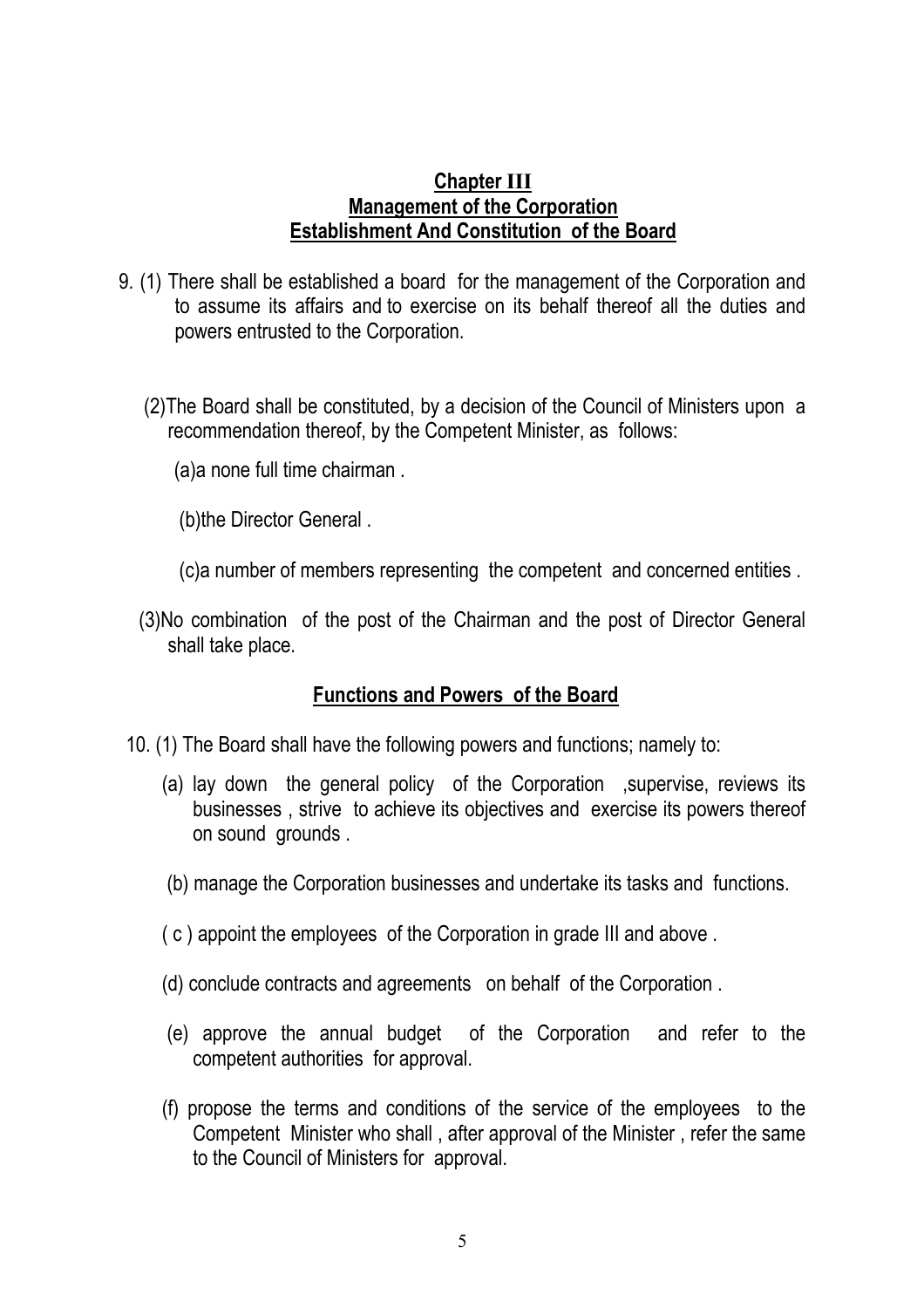- (g) form the technical committees needed to assist the Board in exercising the Corporation's duties and functions ,in the achievement of its objectives and in the practice of its functions and powers .
- (h) prepare the regulatory and functional structure of the Corporation and refer to the Competent Minister for the completion of approval procedures thereto.
- (i) receive complaints from any person against any service provider licensed by the Corporation and take measures for dealing with such complaints in accordance with the provisions of this Act and its By-laws
- (j) issue the internal rules of procecture for organizing its work and meetings.
- (k) any other functions or powers necessary for management of the Corporation.
- (2)The Board may delegate any of its powers to the Director General, his deputies , assistants or any of the members of the Board with such terms and conditions as the Board deems fit

## **Conditions of Membership**

- 11.No person shall be eligible for membership of the Board unless he satisfies the following conditions, namely that :
	- (a)he is a person enjoying legal capacity .
	- (b)he is Sudanese of good conduct and repute.
	- ( c) he has not been declared bankrupt.
	- (e)his service has not been terminated due to incompetence.

#### **Vacation of Office**

- 12.The office of the member of the Board shall fall vacant in any of the following cases; namely: -
	- (a)loss of any of the membership conditions mentioned in section (11).
	- (b) conviction for an offence involving honour or honesty .
	- (c )absence from three consecutive meetings without an acceptable execuse
	- (d)resignation.
	- (e)death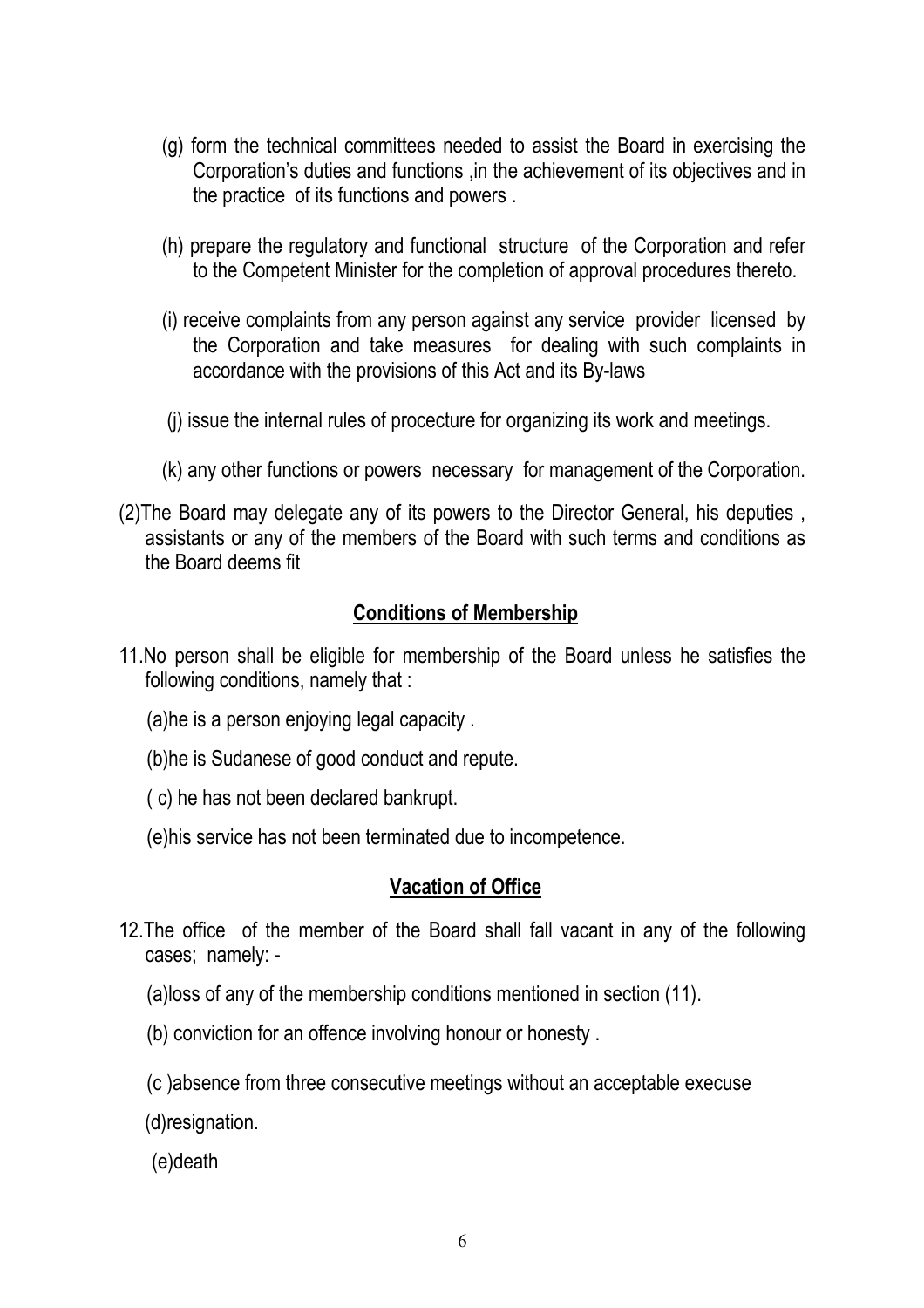#### **Remuneration of the Members of the Board**

13.The members of the Board shall be paid such remuneration as may be specified by the Competent Minister and approved by the Minister.

### **Appointment of the Director General And Duties thereof**

- 14. (1) The Director General shall be appointed by a decision of the President of the Republic on the recommendation of the Competent Minister.
	- (2) The Director General shall be the chief executive in the Corporation responsible to the Board , and shall undertake the financial , administrative, and technical activities of the Corporation subject to the policies and directions set by the Board .Not withstanding the generality of the foregoing , the Director General shall have the following functions and powers ,namely to :
		- (a) execute the duties designated thereto by the Board.
		- (b) issue business licences in the different fields of the telecommunications services and activities as decided by the Board .
		- (c) issue the licences for the use of frequencies and wireless equipment as decided by the Board .
		- (d) undertake inspection, follow up and supervision of all telecommunication activities in the Sudan as decided by the Board .
		- (e) represent the Corporation in regional and international conferences and meetings relating to the activities of the Corporation.
		- (f) establish statistical information and data units in the different fields of telecommunications to assist in decision - making.
		- $(q)$  appoint the employees in the posts below grade three (III).
		- (h) prepare the annual report on the progress of the work of Corporation together with the proposals of the annual budget and submit the same to the Board .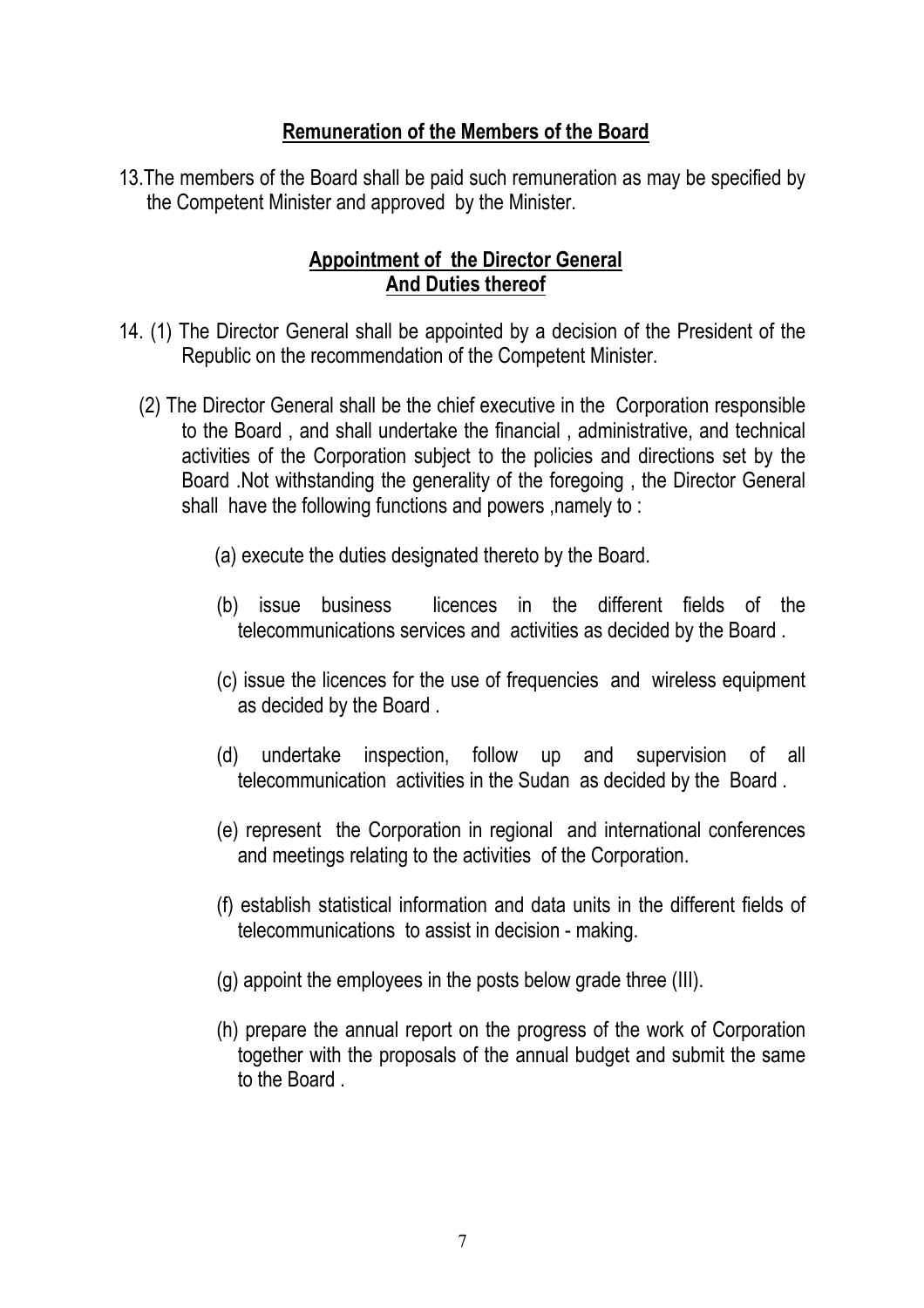- (i) prepare the organizational structure of the Corporation and submint it to the Board for approval and submiting the same to the Council of Ministers for resolution .
- (3)The Director General may delegate any of his powers to any one of his assistants or to any committee constituted thereby with such terms and conditions as he deems appropriate.

## **Financial Resources of the Corporation**

- 15.The financial resources of the Corporation shall consist of the following :
	- (a) appropriation made thereto by the Federal and State Governments,
	- (b) fees as may be collected from import licences and use of telecommunication equipment,
	- ( c) the returns of the advisory services rendered by the Board ,
	- (d) any other fees obtained as a result of the services rendered by the Coporation.
	- (e) loans, donations and gifts as approved by the Minister ,
	- (f) any other resources to be approved by the Minister,

#### **Annual Budget , Accounts and Audit**

- 16 .(1)The Corporation shall have an annual budget to be prepared by the Director General according to the principles followed in the preparation of budgets of the State provided that the budget shall include the revenues and expenditures of the Corporation , and such budget shall be submitted to the Board for approval and for subsequent submission to the competent entities for resolution
	- (2)The Corporation shall keep accurate, proper and complete accounts for the revenues and expenditures according to the proper accounting principles and the Corporation shall also keep the books relating to such accounts.
	- (3)The General Auditing Chamber or any other certified auditor, approved by the Auditor General and under his supervision, shall audit the accounts of the Corporation at the end of every fiscal year .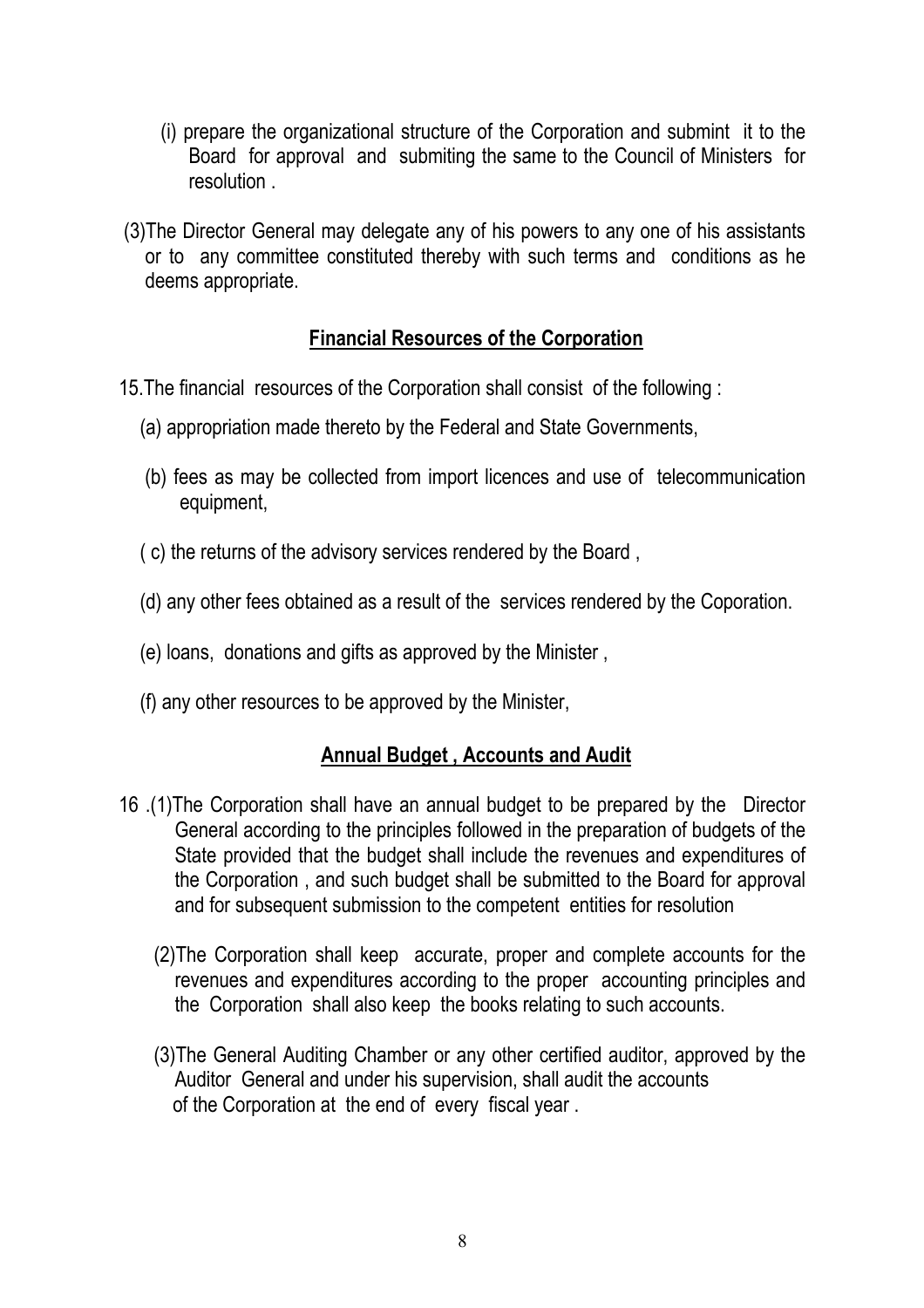## **Chapter IV**

# **Telecommunications, Equipment and Radio Stations Establishment , Possession and Use Of Telecommunication Network**

- 17. (1) No person shall possess, establish or operate any public or private telecommunication network save under licence issued thereto according to the provisions of this Act .
	- (2) The following shall be exempted from application of sub- section (1):
		- (a) telecommunication networks of the Peoples Armed Forces ,Police Forces and National Security Forces , within the limits of frequency band allocated thereto.
		- (b)The network for internal communications within the parts of the same building owned by one person.
	- (3)The entities exempted according to sub– section (2) hereinabove shall not offer telecommunication services in a commercial manner save under licence to be issued thereto by the Board.

#### **Wireless Equipment and Radio Stations**

- 18. (1) No person shall possess, install , use , operate any wireless equipment or radio station inside the territories of Republic of the Sudan or on board of any plane or ship registered in Sudan save under licence obtained thereby according to the provisions of this Act .
	- (2)The following shall be exempted from the provisions of sub section (1)
		- (a) the Armed Forces, Police Forces and National Security forces within the limits of frequency bands allocated thereto.
		- (b) foreign planes and ships in the regional waters .
		- (c )any other person as decided by the Board .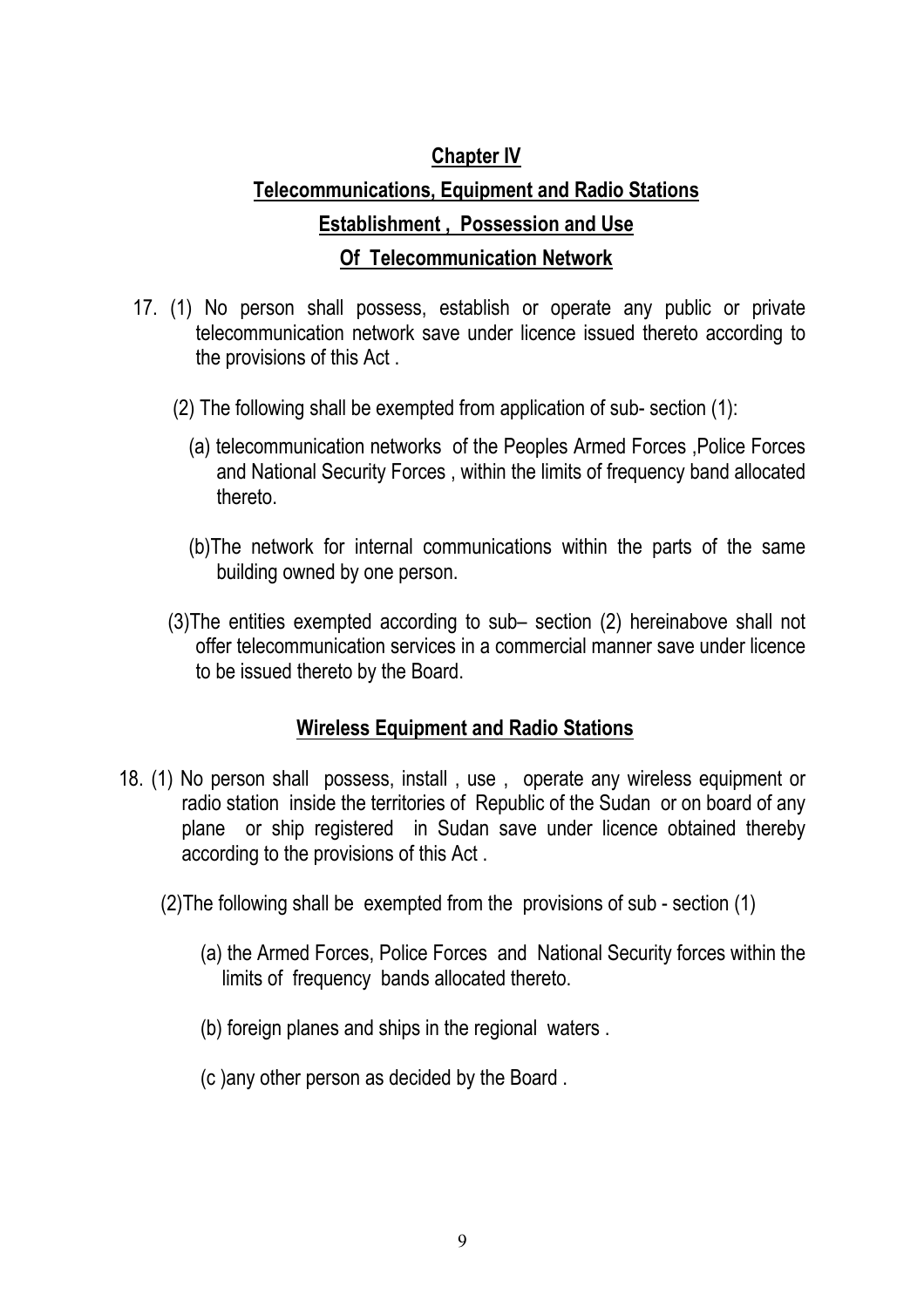#### **The Shut-Down of the Wireless Equipment or the Radio Station**

19.(1) The licensee , in case of the shut - down of the wireless equipment or the radio station , shall not use the same within the period of shut-down and shall inform the Director General about the method of disposal of such equipment or station whether by means of transfer of ownership or destruction thereof or by any other means to be approved by the Director General .

#### **Radio Operator Certificate**

20. No person shall be charged with the operation of any wireless equipment or radio station inside the territories of the Sudan or on board of any ship or plane registered in the Sudan unless he is a holder of a radio operator certificate issued thereto in accordance with the provisions of this Act and its By-laws.

#### **Harm ful Operation**

21. If the operation of any wireless equipment or radio station or electrical appliance resulted in the failure or interference with another equipment or station or caused harm to any telecommunication services , the Director General shall notify, with the approval the Board, the person who caused such harm in writing to undertake the necessary rectifications and remove the causes of harm within the period specified by the Board on the said notification.

# **Import, Manufacture and Trade In the Wireless Equipment and Telecommunication Equipment**

- 22.(1) The manufacture , assembly , trade or installation of wireless equipment and telecommunication equipment shall not be made save after obtaining a licence in this respect according to the provisions of this Act.
	- (2) The customs authorities shall not release any telecommunication or wireless equipment unless the importer obtains a licence in this respect from the Corporation. Telephone and fax sets for personal use are exempted from this provision.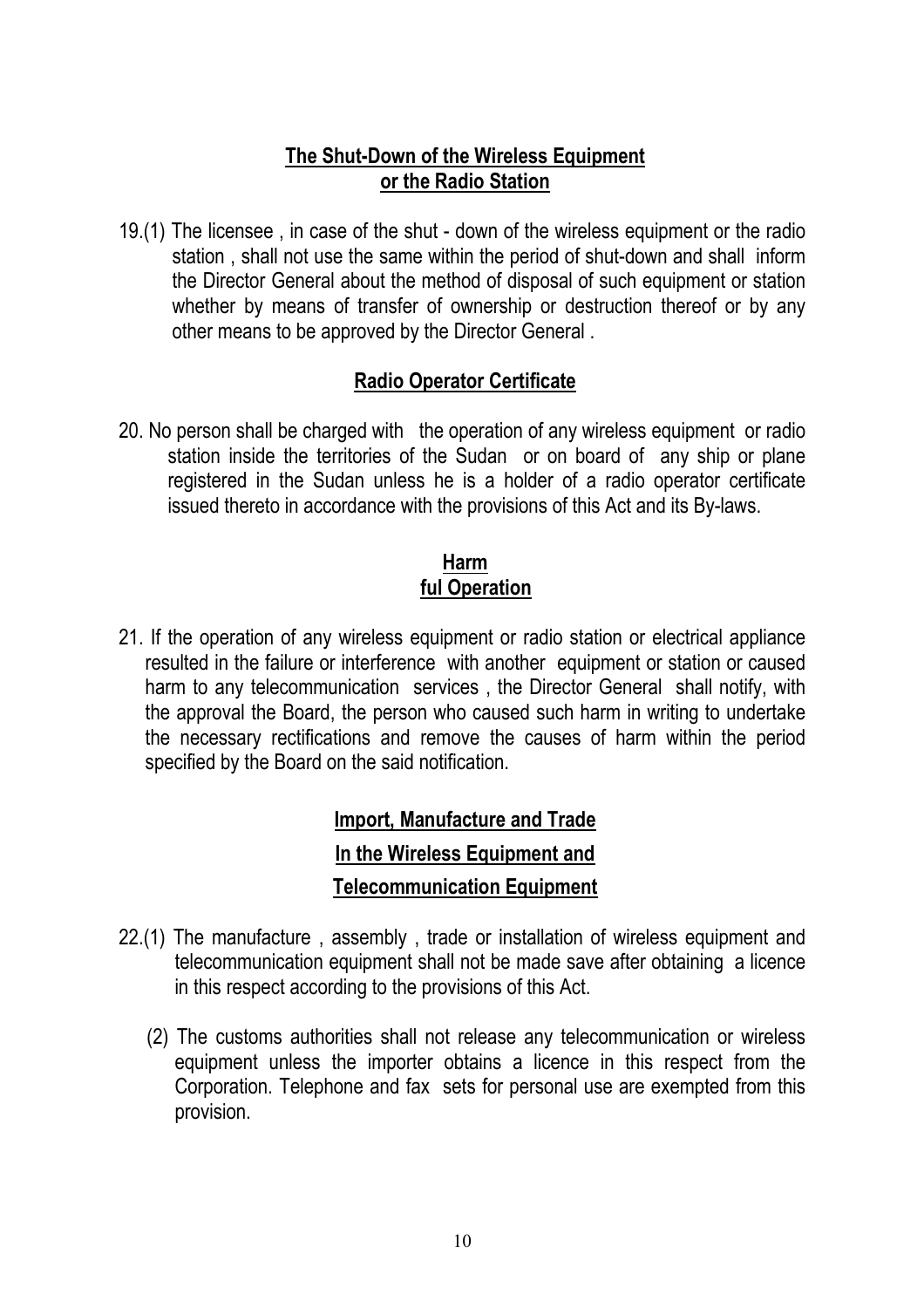#### **Chapter V Licensing and Fees Licensing**

- 23.(1) The Licence application shall be forwarded by those concerned to the Director General in the manner specified by the By-laws.
	- (2) The approval of the Competent Minister shall be obtained in the case of application for a broadcast station licence..
	- (3) Any licence issued according to the provisions of this Act shall be subject to the conditions specified by the Board .
	- (4) Any licence after being issued shall not be amended or transferred save after obtaining the written approval of the Board .
	- (5) The By-laws shall specify the validity of the licence and its renewal .

#### **Fees**

- 24.(1) The licensee , whom the licence is issued in his name, shall be responsible for payment of the fees specified by the Board from time to time.
	- (2)The following shall be exempted from the prescribed licence Fees:
		- (a) diplomatic missions and organizations according to the policy of reciprocity,
		- (b) any other entity exempted by a decision issued by of the Competent Minister on a recommendation from the Board in this respect.

#### **Amendment of the Licence Conditions**

- 25.(1) The Board may amend any of the licence conditions subject to the procedures specified by the By-laws .
	- (2) Any aggrieved person from the decision issued by of the Board amending the conditions on which the licence had been issued, may appeal to the Competent Minister whose decision in this respect shall be final .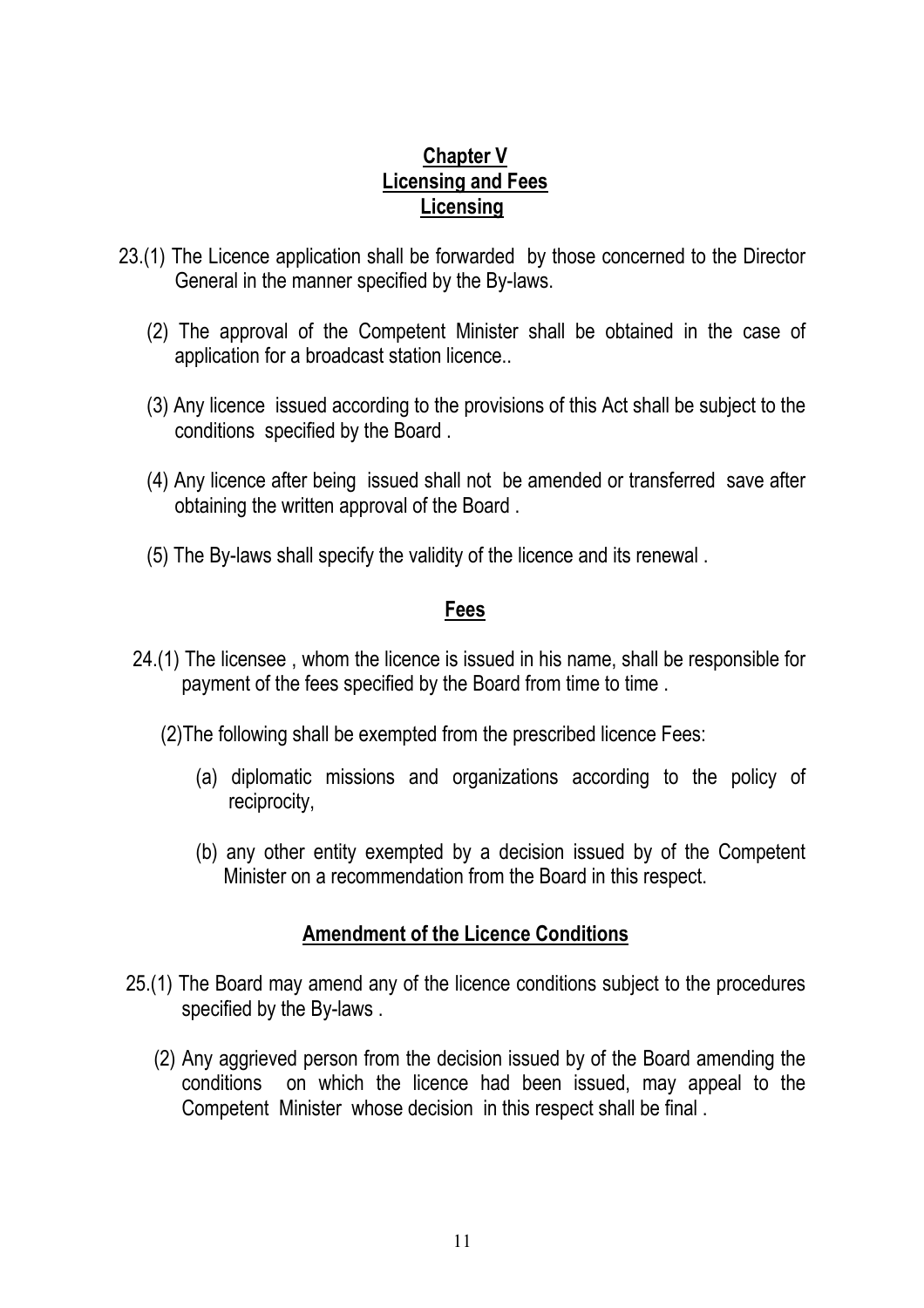# **The Use of Wireless Equipment, Radio and Broadcast Stations**

- 26.(1) The use of any wireless equipment, radio station or broadcast station shall be subject to the conditions specified by the Board at the issue of the licence , and such conditions shall in particular include the location of the station, type , the frequencies allocated for use , the personnel employed, the date of licence and payment of the prescribed fees.
- (2) The licensee shall not use any broadcast station or wireless equipment or frequency for any other purpose not specified in the licence.
- (3) No person shall, after issue of the licence, make any amendment in the details or purposes for which the licence was issued save with a written approval from the **Board**

# **Disposal of Wireless Equipment , Frequencies, Radio and Broadcast Stations**

27.The linensee shall not transfer the ownership of the wireless equipment , radio stations , broadcast stations or frequency linenced thereto ,or lease the same or dispose thereof in any other manner save after obtaining a written approval from the Corporation according to what in specified by the By-laws.

#### **Cancellation of the Telecommunication licence**

- 28.(1)The Director General shall cancel the telecommunication licence in any of the following cases :
	- (a) Licensee's non– payment of the prescribed fees for renewal of the licence at the specified time without acceptable execuse,
	- (b) Licensee's contravening of the conditions included in the licence.
	- (c ) Licensee's liquidation of his business , declaration of his bankruptcy or loss of his legal capacity.
	- (d) any other reasons where the Competent Minister or the Board believes that such reasons have impact on the security and public order of the State .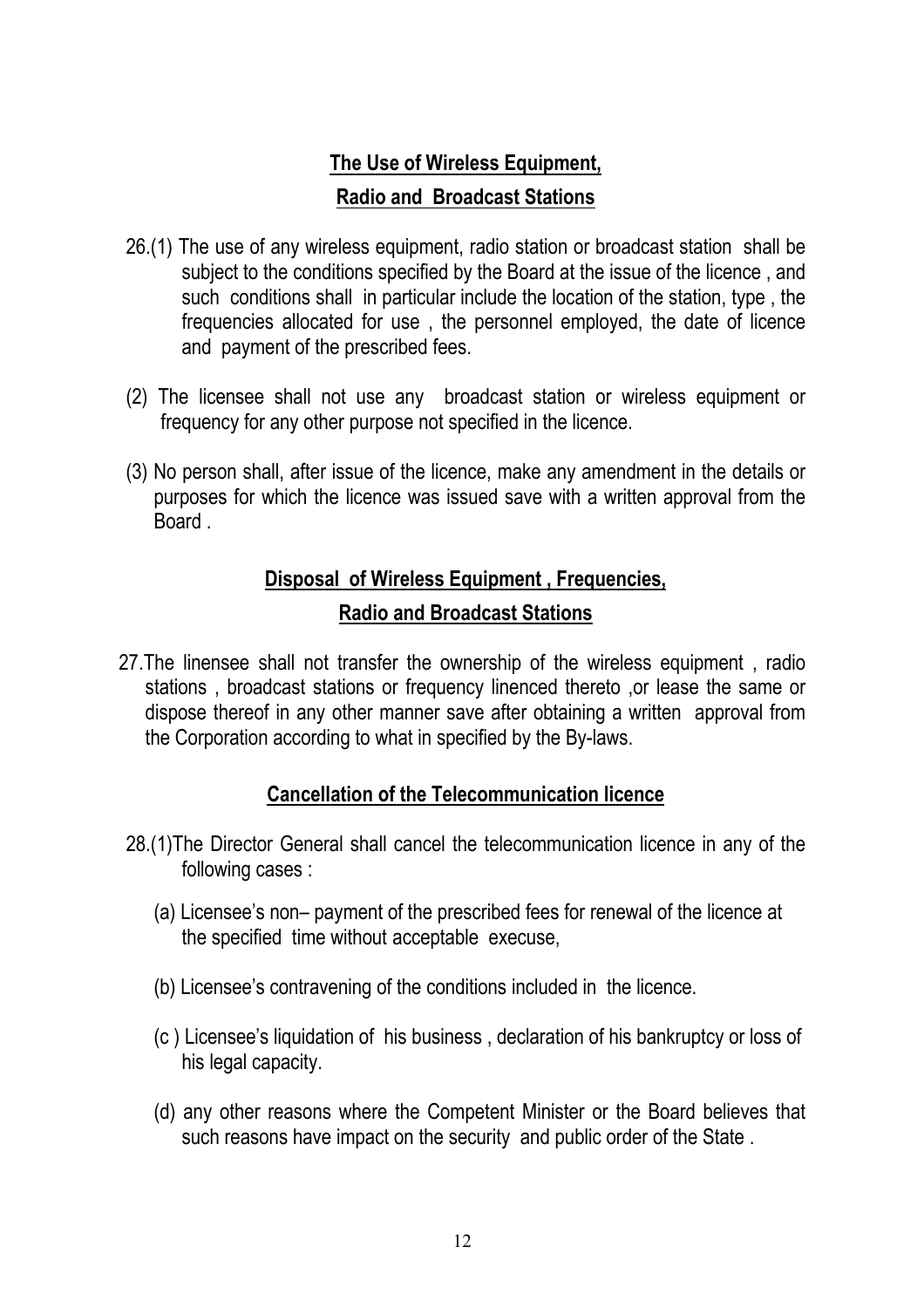- (2)The Director General may cancel the licence for any specific service or in any specified area in any of the following cases, if:
	- (a) the licensee commits any contravention of the provisions of this Act and its Bylaws.
	- (b) the licensee harmed other persons or refuses to adapt his positions after being given a written notice By the Board to that effect ,
	- (c) the licensee did not execute the decision of the Board in a period exceeding thirty days from the date of notice mentioned in paragraph (b)
	- (d) the services of the licensee were below the required standard , and complaints have been lodged against him and the corretness of which has been verified by the Board.
	- (e) the licensee was notified twice within a period of six consecutive months .
	- (f) there are necessary or exceptional reasons , as the Director General may judge appropriate .

#### **Non-Acceptance of New Subscriptions**

29. The licensee shall not accept any new subscriptions from the date of cancellation of the licence save to such extent necessary for the trasfer of the subscribers to another licensed person and after the written approval of the Director General .

#### **Delivery of the licence**

30.The licensee or the person who possesses the licence or the licence is under his supervision shall deliver the same to the Corporation at the end of the period of the licence or cancellation thereof.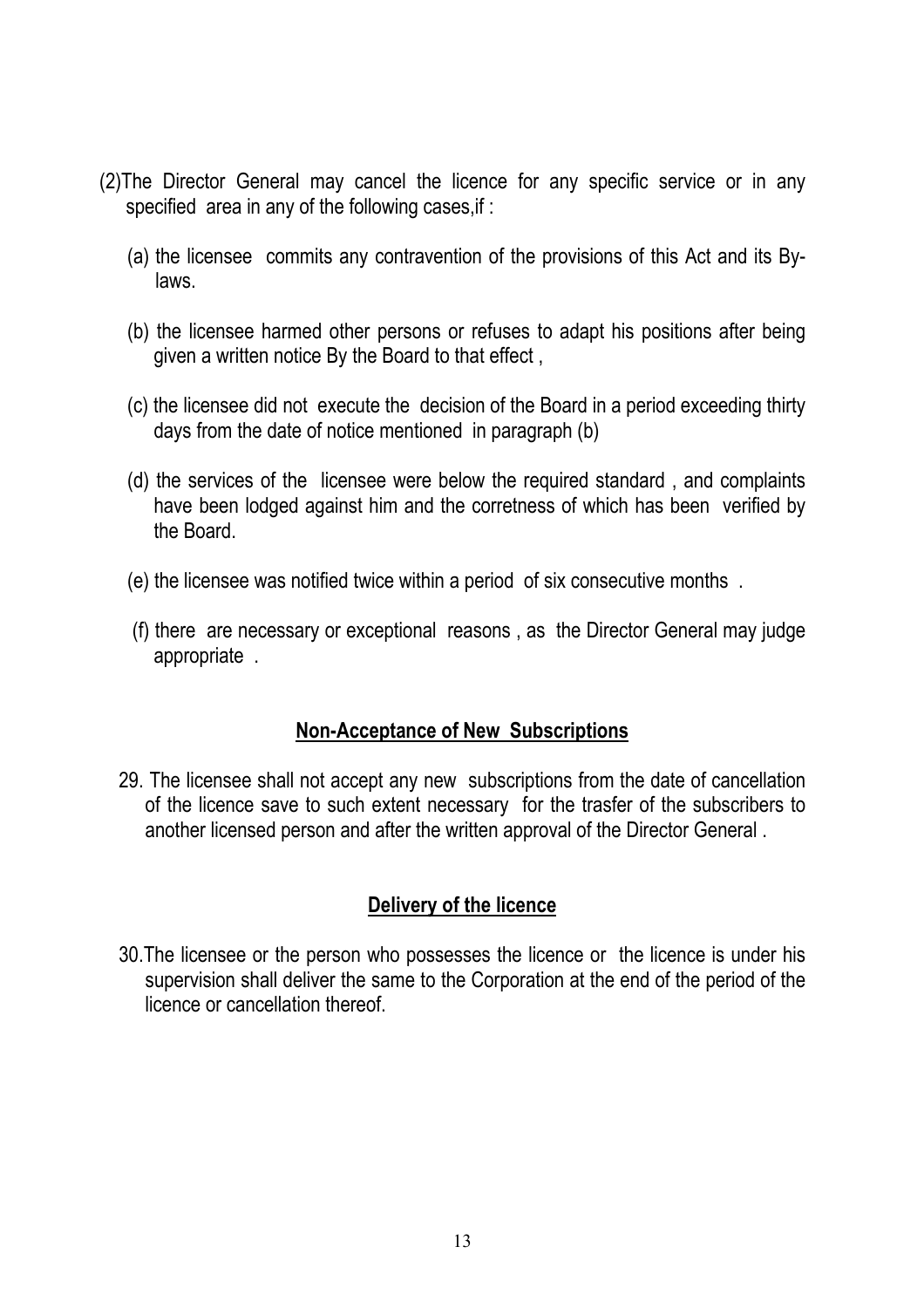#### **Chapter V 1 Public Telecommunication Services Submission of Reports**

31.The Licensee of a Public Telecommunication Service shall submit an annual report to the Director General showing therein the technical, administrative and financial matters that guarantee the provision of services in the required standard and shall provide the Director General with any other informations and data relating to the services in a periodic or exceptional manner at the time specified by the Director General .

# **Amendment of the Prices of the Public Telecommunication Services**

- 32.(1)The licensee shall not amend the prices of the public telecommunication services save under approval of the Board.
	- (2)The licensee shall make the approved prices known to the public one month before coming into force.

#### **Agreements**

- 33.(1) The licensee shall deposit at the Corporation any local , regional or international agreements with any other party immediately after being signed.
	- (2) Notwithstanding the provisions of sub–section (1) ,no Government utility or entity shall sign any agreement in relation to telecommunications unless the approval of the Competent Minister is obtained . The Ministry of defence shall be exempted from this provision .

#### **Eavesdropping of Telephone Conversations**

- 34.(1) No person shall break into ,eavesdrop , or monitor telephone conversations save under a decision from the attorney of prosecution or the competent judge.
	- (2) If the person providing the services discovers, after the monitoring or the control made under sub-section (1), that the source of nuisance is one of the users of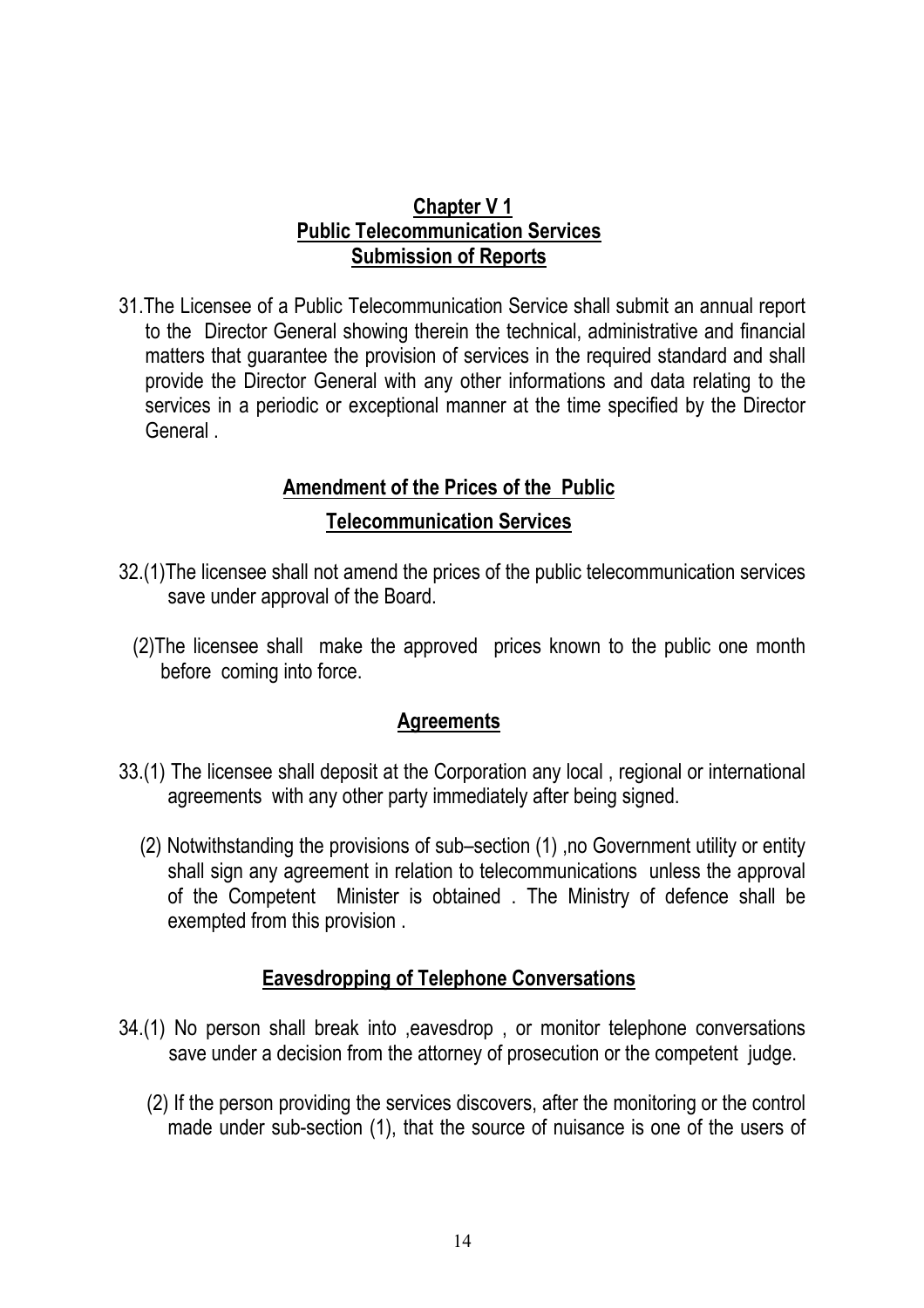his services, he shall submit a report to the attorney of prosecution or the competent judge .

# **Chapter V**

# **Inspection and Supervision Adherance to the Licence Conditions**

- 35. For the purpose of inspection, the Corporation may ascertain that the licensee is adhering to the conditions of the licence, provided that the Director General shall take all the necessary procedures for inspection. Notwithstanding the generality of the foregoing, the Director General shall take the following procedures, namely to:
	- (a) carry out inspection of the locations of telecommunication network, telecommunication equipment and broadcast stations .
	- (b) examine the technical records and systems being followed for billing.
	- (c ) revise the standard of the service rendered and its effectiveness .

## **Power of Inspection , Supervision**

#### **And Detection of Contraventions**

- 36.(1) The authorized officials of the Corporation shall undertake the power of inspection and supervision within the territories of the State , on board of all ships in the regional waters and on board of all landing planes at Sudanese air ports for the purpose of: :
	- (a) supervision of the radio equipment, radio stations, broadcast stations and frequencies to ascertain the proper use and operation thereof.
	- (b)detection of the non- licensed equipment, frequencies and stations.
	- (c) subjection of the equipment to immediate examination in or outside the location thereof.
	- (d) examination of the licence and documents
	- (e) supervision of any activity contravening the provisions of this Act.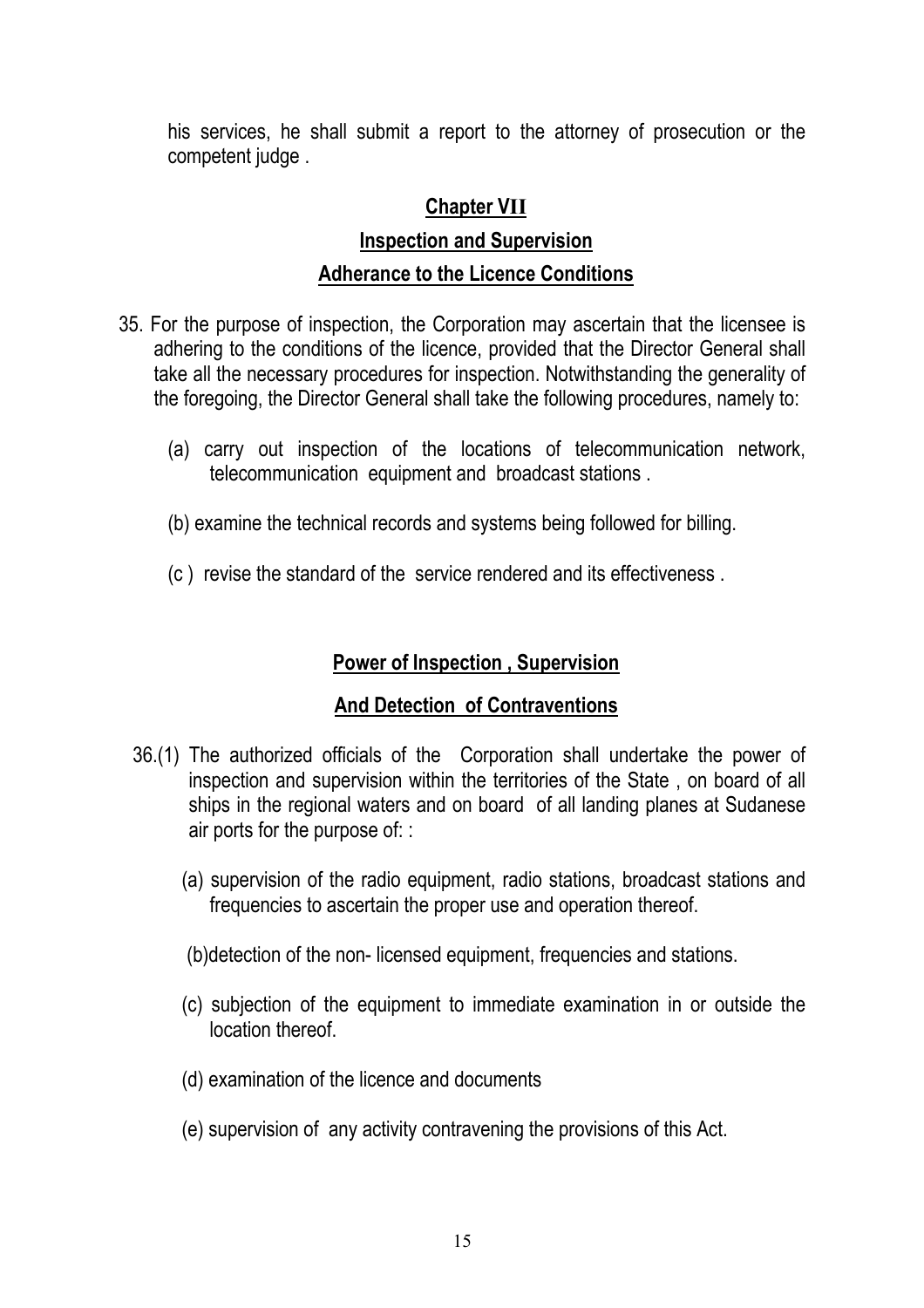- (2)The official authorized for the execution of the provisions of this Act and its By-laws and orders shall have the right to enter and inspect the factories, commercial places, stores ,planes and ships in the regional waters at any time to detect any contravention to the provisions of this Act.
- (3) Notwithstanding the provisions of sub-section (2) above ,entry and inspection of private residences shall not take place save under an order issued by the attorney of prosecution or the competent judge.
- (4) (a) Lien of items which are not liable to be licensed, provided that the equipment which can be licensed shall be kept until licensed.
	- (b) If the equipments under lien are not licensed or their owner threrof does not request their recovery within the period to be specified by the Board , the Board may obtain an order from the court for the confiscation of such equipment.
- (5) The authorized official during his entry , inspection and detection of contraventions may seek the assistance of the Police Forces or any person present and such person shall offer the necessary assistance to that effect.
- (6) The contravening person or entities shall be given a receipt which shall contain the type of the equipment detained in contravention of the provisions of this Act and such equipment shall be delivered to the Corporation until a decision regarding the contravention is taken.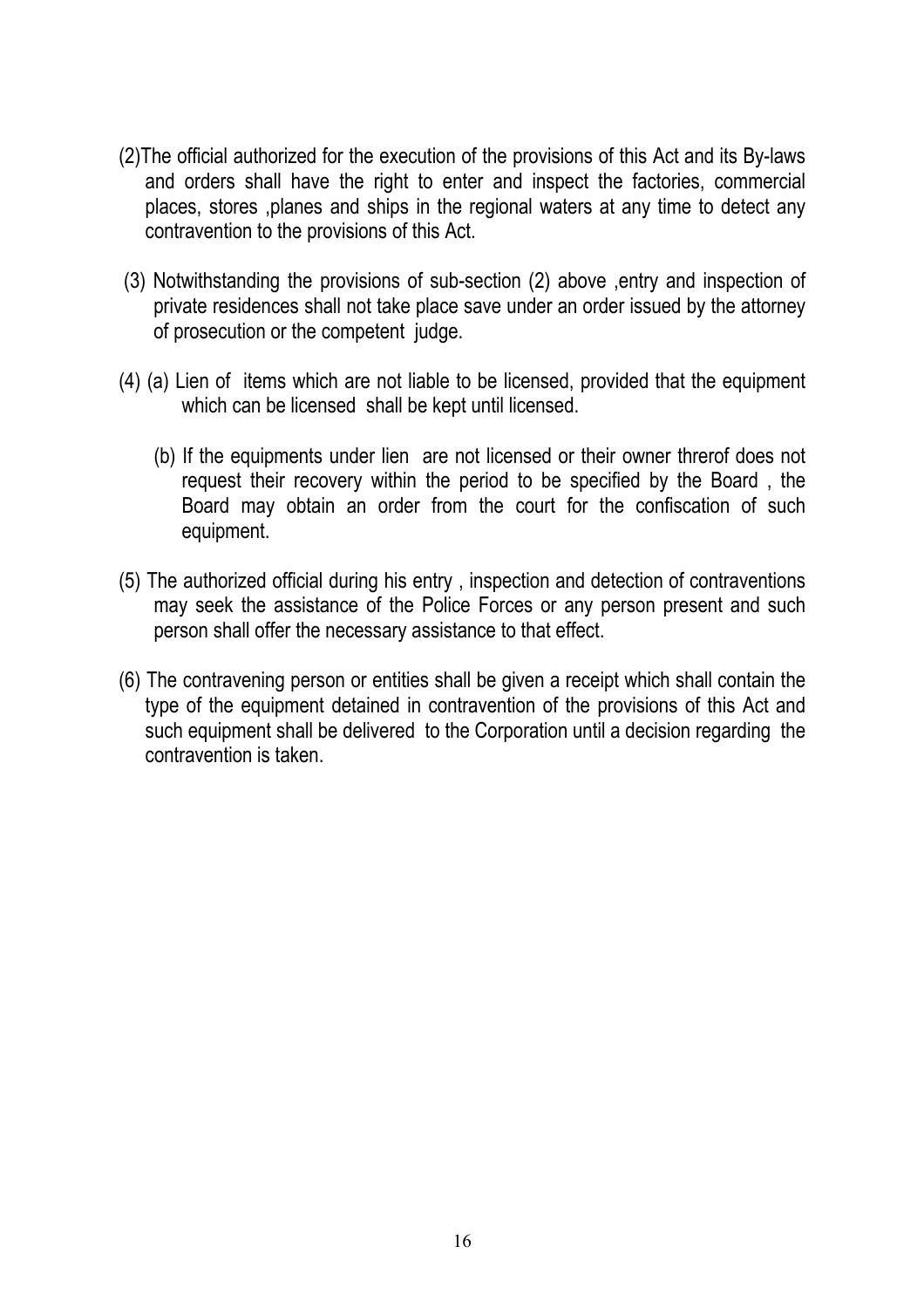# **Chapter V General Provisions Connectivity of Licenced Telecommunications Networks**

37.The licensee shall connect any other telecommunications networks licenced or equipment approved by the Board for use, in accordance with the rules specified by the Board in coordination with both parties.

#### **Shut – off Wireless Equipment**

- 38.(1)The Board may shut off any of the wireless equipment for any reasons it deems necessary or exceptional .
	- (2)The decision issued under the provisions of sub-section (1) shall be appealed to the Competent Minister whose decision in this respect shall be final.

#### **Formation of the Technical Committee**

#### **And Functions thereof**

- 39.(1) The Board shall form a technical committee for wireless communication as follows:
	- (a) representative of the National Telecommunication Corporation… Charrman.
	- (b) representative of the Military Intelligence ……………………………... Member
	- ( c) representative of the Internal Security Bureau……………………………
	- (d representative of the Signal Corps………………………………………….…
	- (e) representative of the Ministry of Interior……………………………………
- (2)The committee shall have the following functions ,namely to:
	- (a) submit to the Board the recommendations relating to the applications for wireless equipment and renewal thereof.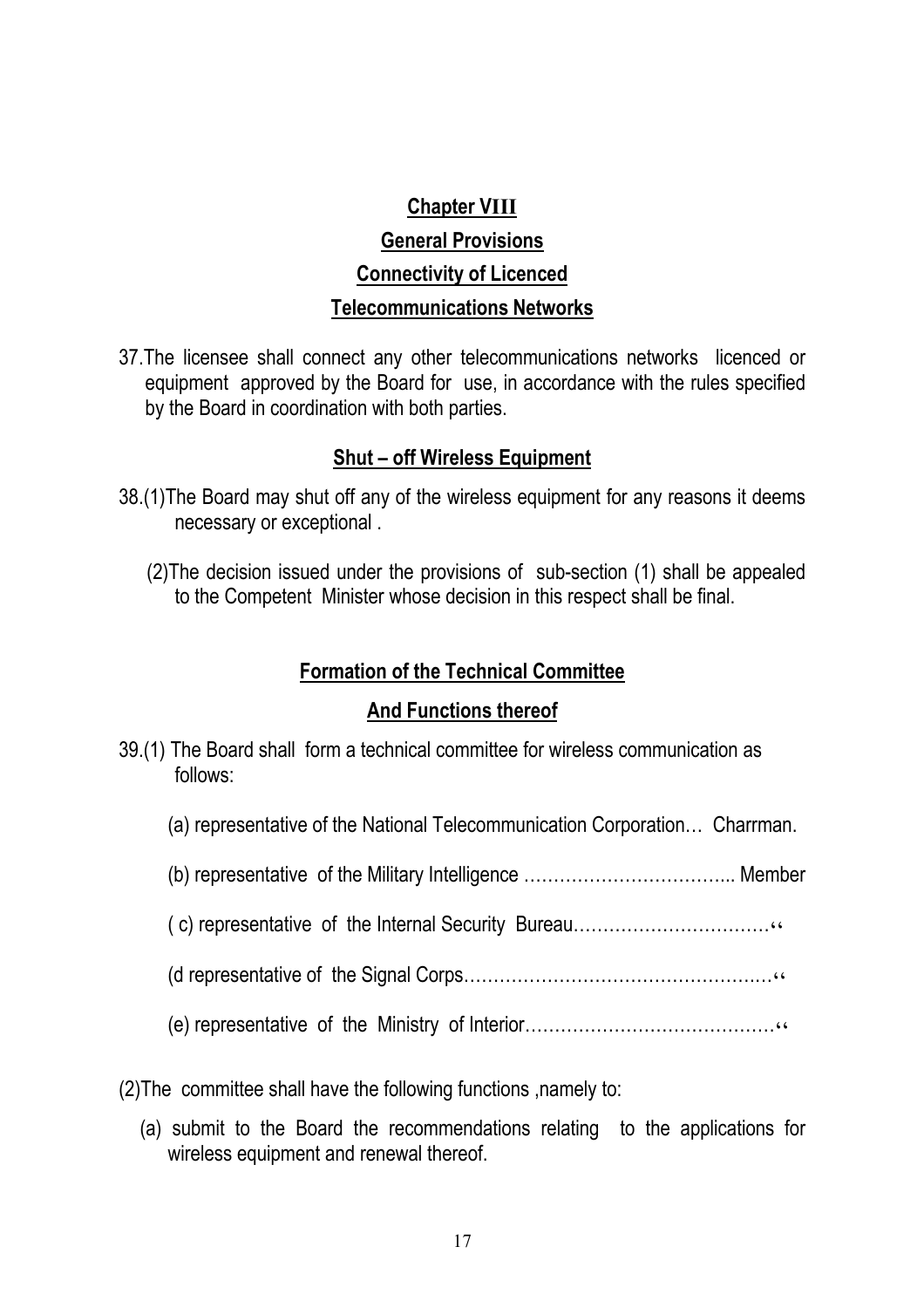(b)set internal rules of procedures to organize its meetings .

- (c )any other functions as specified by the Board
- (3)The committee shall, with the approval of the Board ,appoint a rapporteur thereof.
- (4)The Board shall specify the remuneration of the chairman and members of the committee and its rapporteur.

#### **Temporary cessation**

## **Of Audio And Visual Broadcast**

- 40.(1)The Competent Minister my issue a resolution for the cessation the broadcasting of any material if it is contravening local or international agreements or the contractual rights of any person.
- (2)The Competent Minister may issue a resolution suspending audio / visual broacast of any radio station equipment licensed under the provisions of this Act , for a determined period if he considers that the continuity of this broadcast contravenes the requisites of public interest , national security or intrinsic cultural characteristics.

#### **Free Competition in the Field of Public Telecommunications Networks**

41.In accordance of the provisions of this Act and its By-laws, the public telecommunication services shall be provided through free competition by persons with efficiency and competence in establishing telecommunication networks.

#### **Adherence to International laws**

42.The licensee shall adhere to the obligations of the international laws in the field of telecommunications and audio or visual broadcast specially in the areas of frequencies , international agreements for compatabitily and interoperability of systems , quality and standards of services and international criteria for tariffication .

#### **Penalties**

43.(1)The Board may impose, on any person who contravenes the provisions of this Act or its By-laws any penalities specified in the By-laws.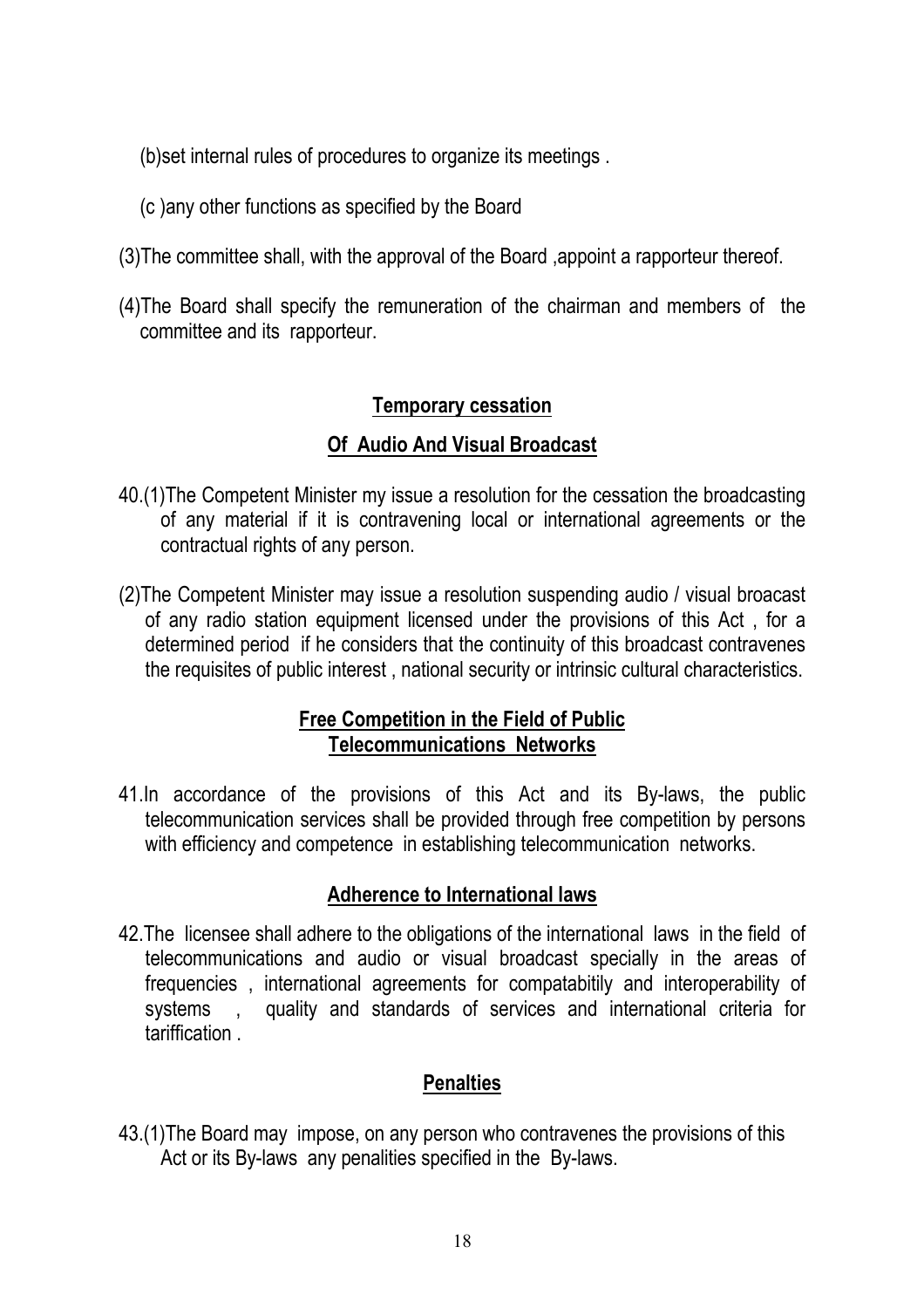(2)The Competent Minister may impose any of the penalties specified in the By-laws on any licensee in case of his contravention to the directions or basic principles laid down by the Competent Minister.

## **Punishments**

- 44.(1) Notwithstanding any other severe punishment provided for in any other law , any person who commits any contravention to the provisions of this Act or the By-laws or orders shall be punished with imprisonment for a perid not exceeding six months or with a fine or with both.
- (2) In all cases, in which any contravention to this Act is committed, the court may order the:
	- (a) confiscation of the equipment for the benefit of the Corporation.
	- (b) cancellation of the licence.

### **Consideration of Contraventions**

45.The court of the second grade judge or any other higher court shall be competent to consider the contraventions specified in this Act.

#### **Power to Issue By-laws**

#### **And Orders**

- 46.(1) The Board with the approval of the competent Minister shall issue the necessary By-laws and orders for the enforecment of the provisions of this Act . Notwithstanding the generality of the foregoing, such By-laws and orders may include :
	- (a) licence applications
	- (b) licensing conditions
	- (c) obligations of the licensee
	- (d) regulation of the use of frequerices and their allocation..